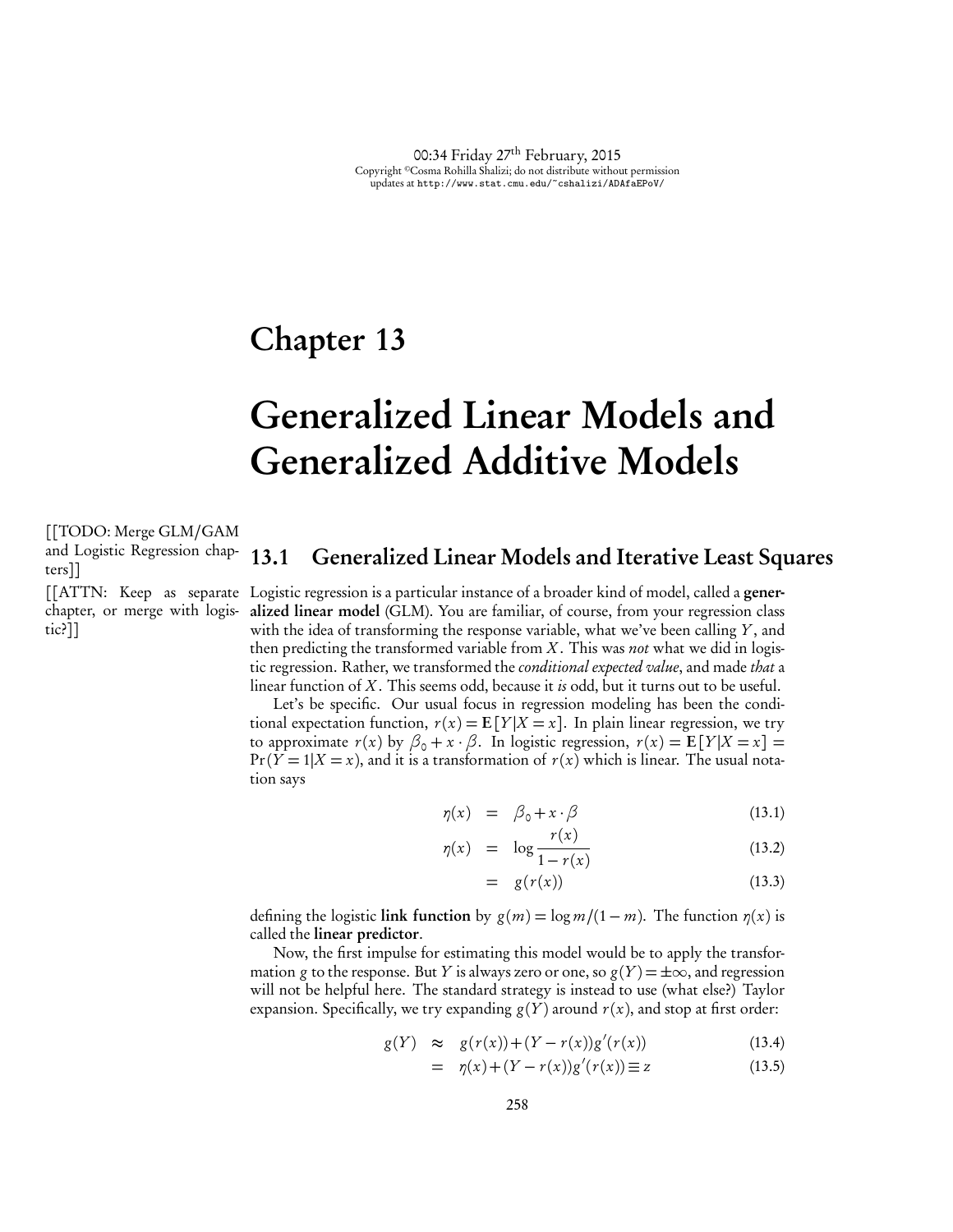#### 13.1. GENERALIZED LINEAR MODELS AND ITERATIVE LEAST SQUARES

We *define* this to be our effective response after transformation. Notice that if there were no noise, so that  $y$  was always equal to its conditional mean  $r(x)$ , then regressing *z* on *x* would give us back exactly the coefficients  $\beta_0$ ,  $\beta$ . What this suggests is that we can *estimate* those parameters by regressing *z* on *x*.

The term  $Y - r(x)$  has expectation zero, so it acts like the noise, with the factor of  $g'$  telling us about how the noise is scaled by the transformation. This lets us work out the variance of *z*:

$$
Var[Z|X = x] = Var[\eta(x)|X = x] + Var[(Y - r(x))g'(r(x))|X = x](13.6)
$$
  
= 0 + (g'(r(x)))<sup>2</sup>Var[Y|X = x] (13.7)

For logistic regression, with *Y* binary,  $Var[Y|X=x] = r(x)(1 - r(x))$ . On the other hand, with the logistic link function,  $g'(r(x)) = \frac{1}{r(x)(1-r(x))}$ . Thus, for logistic regression, Var  $[Z|X = x] = [r(x)(1 - r(x))]^{-1}$ .

Because the variance of  $Z$  changes with  $X$ , this is a heteroskedastic regression problem. As we saw in chapter 7, the appropriate way of dealing with such a problem is to use weighted least squares, with weights inversely proportional to the variances. This means that, in logistic regression, the weight at *x* should be proportional to  $r(x)(1-r(x))$ . Notice two things about this. First, the weights depend on the current guess about the parameters. Second, we give little weight to cases where  $r(x) \approx 0$  or where  $r(x) \approx 1$ , and the most weight when  $r(x) = 0.5$ . This focuses our attention on places where we have a lot of potential information — the distinction between a probability of 0.499 and 0.501 is just a lot easier to discern than that between 0.001 and 0.003!

We can now put all this together into an estimation strategy for logistic regression.

- 1. Get the data  $(x_1, y_1), \ldots (x_n, y_n)$ , and some initial guesses  $\beta_0, \beta$ .
- 2. until  $\beta_0$ ,  $\beta$  converge
	- (a) Calculate  $\eta(x_i) = \beta_0 + x_i \cdot \beta$  and the corresponding  $r(x_i)$
	- (b) Find the effective transformed responses  $z_i = \eta(x_i) + \frac{y_i r(x_i)}{r(x_i)(1 r(x_i))}$
	- (c) Calculate the weights  $w_i = r(x_i)(1 r(x_i))$
	- (d) Do a weighted linear regression of  $z_i$  on  $x_i$  with weights  $w_i$ , and set  $\beta_0$ ,  $\beta$ to the intercept and slopes of this regression

Our initial guess about the parameters tells us about the heteroskedasticity, which we use to improve our guess about the parameters, which we use to improve our guess about the variance, and so on, until the parameters stabilize. This is called iterative reweighted least squares (or "iterative weighted least squares", "iteratively weighted least squares", "iteratived reweighted least squares", etc.), abbreviated IRLS, IRWLS, IWLS, etc. As mentioned in the last chapter, this turns out to be *almost* equivalent to Newton's method, at least for this problem.

00:34 Friday 27th February, 2015

259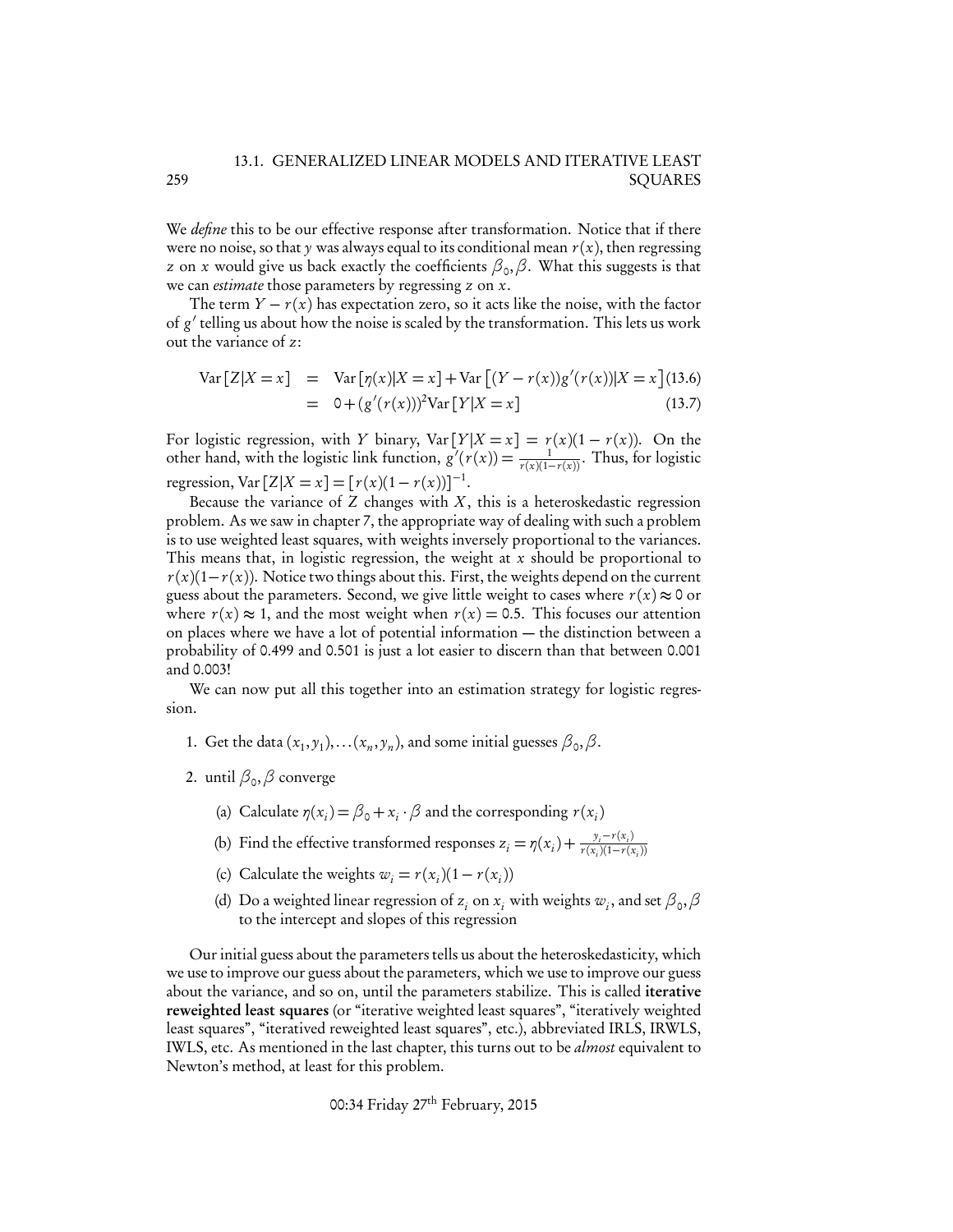#### 13.1.1 GLMs in General

The set-up for an arbitrary GLM is a generalization of that for logistic regression. We need

- A linear predictor,  $\eta(x) = \beta_0 + xc\dot{\beta}$
- A link function *g*, so that  $\eta(x) = g(r(x))$ . For logistic regression, we had  $g(r) = \log r/(1 - r)$ .
- A dispersion scale function *V*, so that  $Var[Y|X=x] = \sigma^2 V(r(x))$ . For logistic regression, we had  $V(r) = r(1 - r)$ , and  $\sigma^2 = 1$ .

With these, we know the conditional mean and conditional variance of the response for each value of the input variables *x*.

As for estimation, basically everything in the IRWLS set up carries over unchanged. In fact, we can go through this algorithm:

- 1. Get the data  $(x_1, y_1), \ldots (x_n, y_n)$ , fix link function  $g(r)$  and dispersion scale function  $V(r)$ , and make some initial guesses  $\beta_0$ ,  $\beta$ .
- 2. Until  $\beta_0$ ,  $\beta$  converge
	- (a) Calculate  $\eta(x_i) = \beta_0 + x_i \cdot \beta$  and the corresponding  $r(x_i)$
	- (b) Find the effective transformed responses  $z_i = \eta(x_i) + (y_i r(x_i))g'(r(x_i))$
	- (c) Calculate the weights  $w_i = [(g'(r(x_i))^2 V(r(x_i))]^{-1}$
	- (d) Do a weighted linear regression of  $z_i$  on  $x_i$  with weights  $w_i$ , and set  $\beta_0$ ,  $\beta$ to the intercept and slopes of this regression

Notice that even if we don't know the over-all variance scale  $\sigma^2$ , that's OK, because the weights just have to be *proportional* to the inverse variance.

#### 13.1.2 Examples of GLMs

#### 13.1.2.1 Vanilla Linear Models

To re-assure ourselves that we are not doing anything crazy, let's see what happens when  $g(r) = r$  (the "identity link"), and  $Var[Y|X = x] = \sigma^2$ , so that  $V(r) = 1$ . Then  $g' = 1$ , all weights  $w_i = 1$ , and the effective transformed response  $z_i = y_i$ . So we just end up regressing  $y_i$  on  $x_i$  with no weighting at all — we do ordinary least squares. Since neither the weights nor the transformed response will change, IRWLS will converge exactly after one step. So if we get rid of all this nonlinearity and heteroskedasticity and go all the way back to our very first days of doing regression, we get the OLS answers we know and love.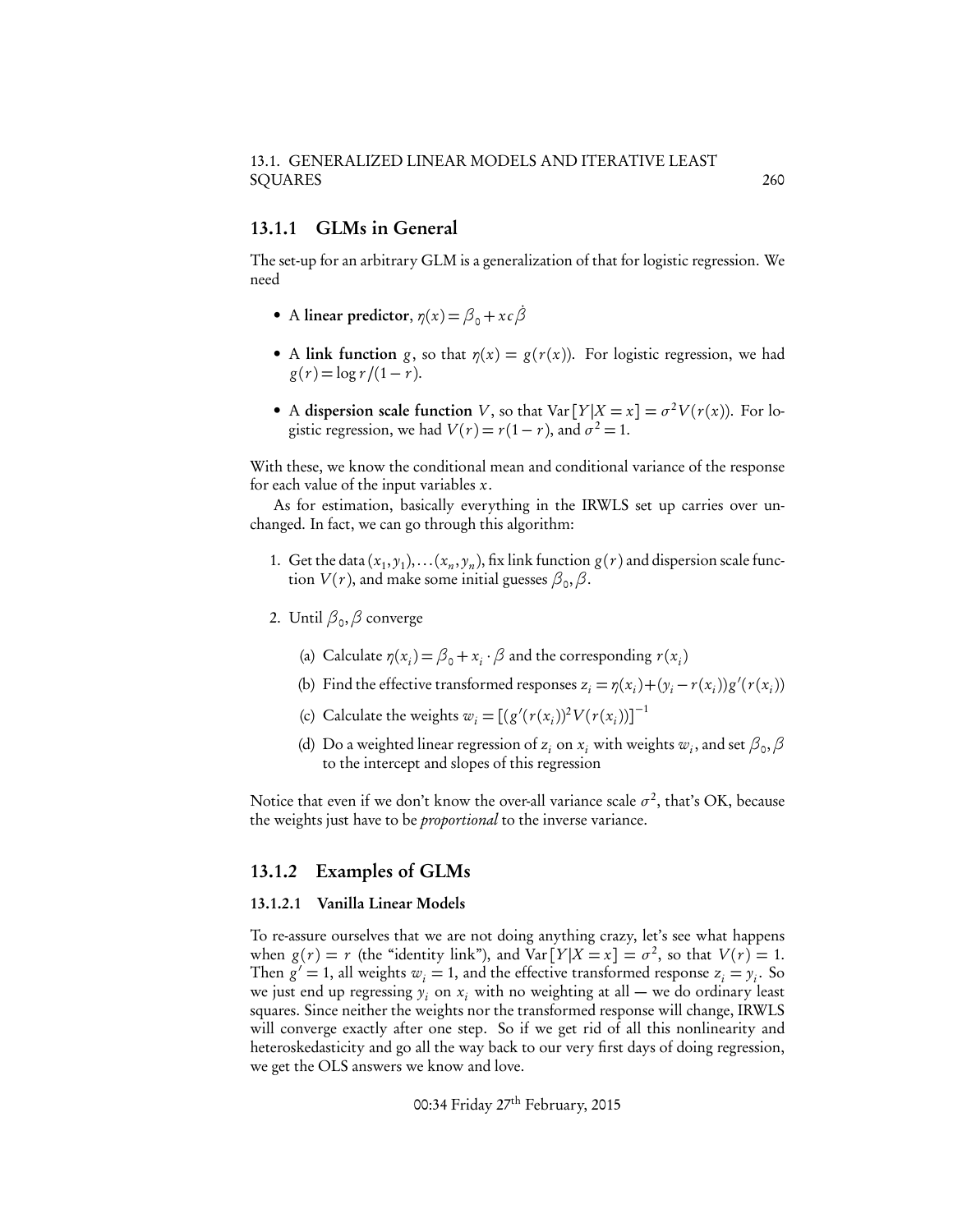#### 13.1.2.2 Binomial Regression

261

In many situations, our response variable  $y_i$ , will be an integer count running between 0 and some pre-determined upper limit *ni* . (Think: number of patients in a hospital ward with some condition, number of children in a classroom passing a test, number of widgets produced by a factory which are defective, number of people in a village with some genetic mutation.) One way to model this would be as a binomial random variable, with  $n_i$  trials, and a success probability  $p_i$  which was a logistic function of predictors *x*. The logistic regression we have done so far is the special case where  $n<sub>i</sub> = 1$  always. I will leave it as an EXERCISE (1) for you to work out the link function and the weights for general binomial regression, where the  $n_i$  are treated as known.

One implication of this model is that each of the *n<sub>i</sub>* "trials" aggregated together in  $y_i$  is independent of all the others, at least once we condition on the predictors *x*. (So, e.g., whether any student passes the test is independent of whether any of their classmates pass, once we have conditioned on, say, teacher quality and average previous knowledge.) This may or may not be a reasonable assumption. When the successes or failures are dependent, even after conditioning on the predictors, the binomial model will be mis-specified. We can either try to get more information, and hope that conditioning on a richer set of predictors makes the dependence go away, or we can just try to account for the dependence by modifying the variance ("overdispersion" or "underdispersion"); we'll return to both topics in §13.1.4.

#### 13.1.2.3 Poisson Regression

Recall that the Poisson distribution has probability mass function

$$
p(y) = \frac{e^{-\mu} \mu^y}{y!}
$$
\n(13.8)

with  $E[Y] = Var[Y] = \mu$ . As you remember from basic probability, a Poisson distribution is what we get from a binomial if the probability of success per trial shrinks towards zero but the number of trials grows to infinity, so that we keep the mean number of successes the same:

$$
Binom(n, \mu/n) \rightsquigarrow Pois(\mu)
$$
\n(13.9)

This makes the Poisson distribution suitable for modeling counts with no fixed upper limit, but where the probability that any one of the many individual trials is a success is fairly low. If  $\mu$  is allowed to be depend on the predictor variables, we get Poisson regression. Since the variance is equal to the mean, Poisson regression is always going to be heteroskedastic.

Since  $\mu$  has to be non-negative, a natural link function is  $g(\mu) = \log \mu$ . This produces  $g'(\mu) = 1/\mu$ , and so weights  $w = \mu$ . When the expected count is large, so is the variance, which normally would reduce the weight put on an observation in regression, but in this case large expected counts also provide more information about the coefficients, so they end up getting increasing weight.

00:34 Friday 27th February, 2015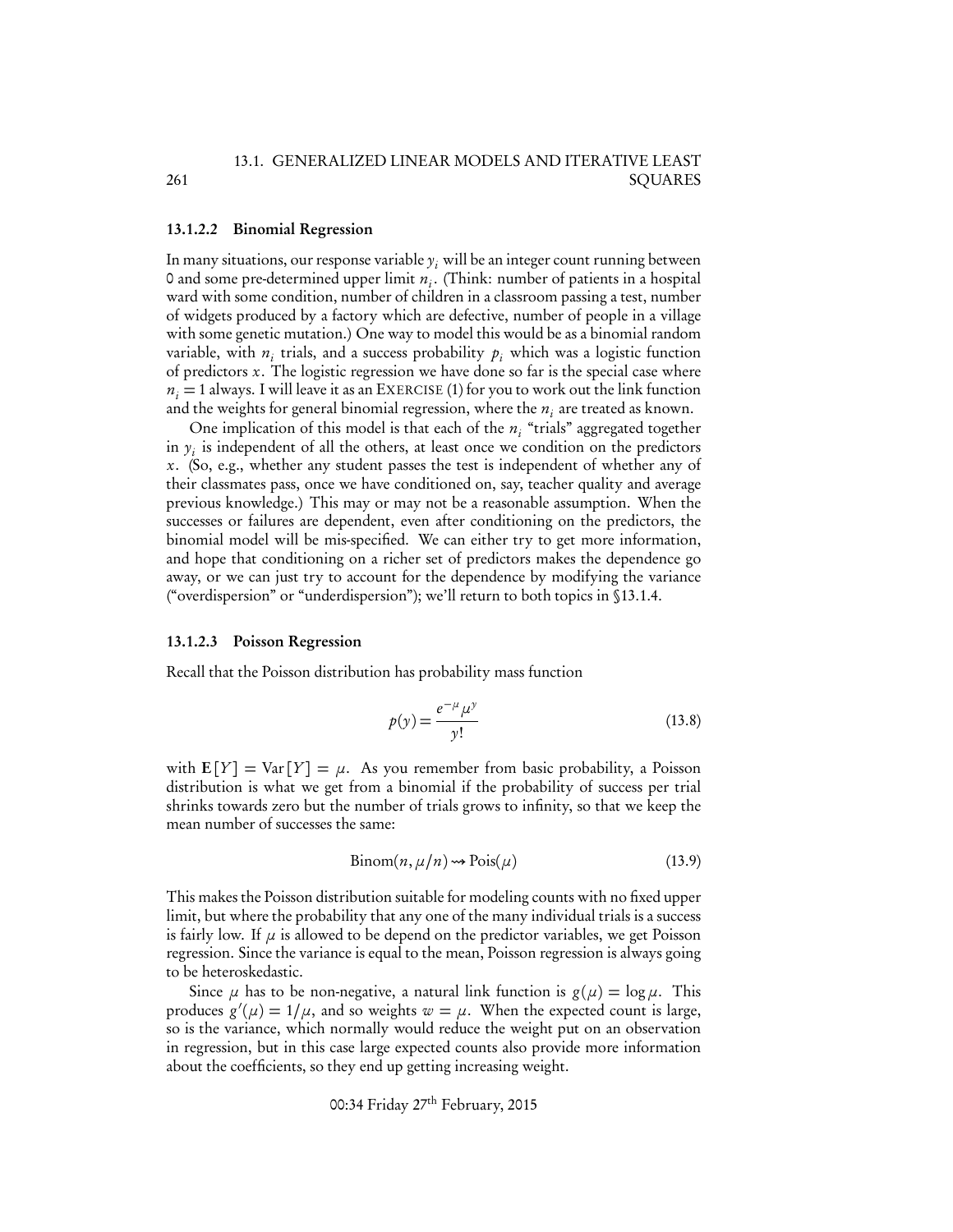#### 13.1. GENERALIZED LINEAR MODELS AND ITERATIVE LEAST SQUARES 262

#### 13.1.3 Uncertainty

Standard errors for coefficients can be worked out as in the case of weighted least squares for linear regression. Confidence intervals for the coefficients will be approximately Gaussian in large samples, for the usual likelihood-theory reasons, when the model is properly specified. One can, of course, also use either a parametric bootstrap, or resampling of cases/data-points to assess uncertainty.

Resampling of residuals can be trickier, because it is not so clear what counts as a residual. When the response variable is continuous, we can get "standardized" or

"Pearson" residuals,  $\hat{\epsilon}_i = \frac{y_i - \hat{\mu}(x_i)}{\sqrt{\hat{V}(\mu(x_i))}}$ , resample them to get  $\tilde{\epsilon}_i$ , and then add  $\tilde{\epsilon}_i$  $\sqrt{ }$  $V(\mu(x_i))$ 

to the fitted values. This does not really work when the response is discrete-valued,

[[ATTN: Look up if anyone however. has a good trick for this]]

#### 13.1.4 Modeling Dispersion

When we pick a family for the conditional distribution of *Y*, we get a predicted conditional variance function,  $V(\mu(x))$ . The actual conditional variance Var  $[Y|X=x]$ may however not track this. When the variances are larger, the process is overdispersed; when they are smaller, under-dispersed. Over-dispersion is more common and more worrisome. In many cases, it arises from some un-modeled aspect of the process — some unobserved heterogeneity, or some missed dependence. For instance, if we observe count data with an upper limit and use a binomial model, we're assuming that each "trial" within a data point is independent; positive correlation between the trials will give larger variance around the mean that the  $m p(1-p)$  we'd  $expect<sup>1</sup>$ .

The most satisfying solution to over-dispersion is to actually model its origin. Failing that, however, we can fall back on more modeling. One strategy is to say that

$$
Var[Y|X=x] = \phi(x)V(\mu(x))
$$
\n(13.10)

and try to estimate the function  $\phi$  — a modification of the variance-estimation idea we saw in §7.3. In doing so, we need a separate estimate of Var  $[Y|X = x_i]$ . This can come from repeated measurements at the same value of *x*, or from the squared residuals at each data point. Once we have some noisy but independent estimate of Var  $[Y|X = x_i]$ , the ratio Var  $[Y|X = x_i] / V(\mu(x_i))$  can be regressed on  $x_i$  to estimate  $\phi$ . Some people recommend doing this step, itself, through a generalized linear or generalized additive model, with a gamma distribution for the response, so that the response is guaranteed to be positive.

#### 13.1.5 Likelihood and Deviance

When dealing with GLMs, it is conventional to report not the log-likelihood, but the **deviance**. The deviance of a model with parameters ( $\beta_0$ ,  $\beta$ ) is defined as

$$
D(\beta_0, \beta) = 2[\ell(\text{saturated}) - \ell(\beta_0, \beta)] \tag{13.11}
$$

<sup>&</sup>lt;sup>1</sup>If (for simplicity) all the trials have the same covariance  $\rho$ , then the variance of their sum is  $m p(1$  $p) + m(m-1)$  $\rho$  (why?).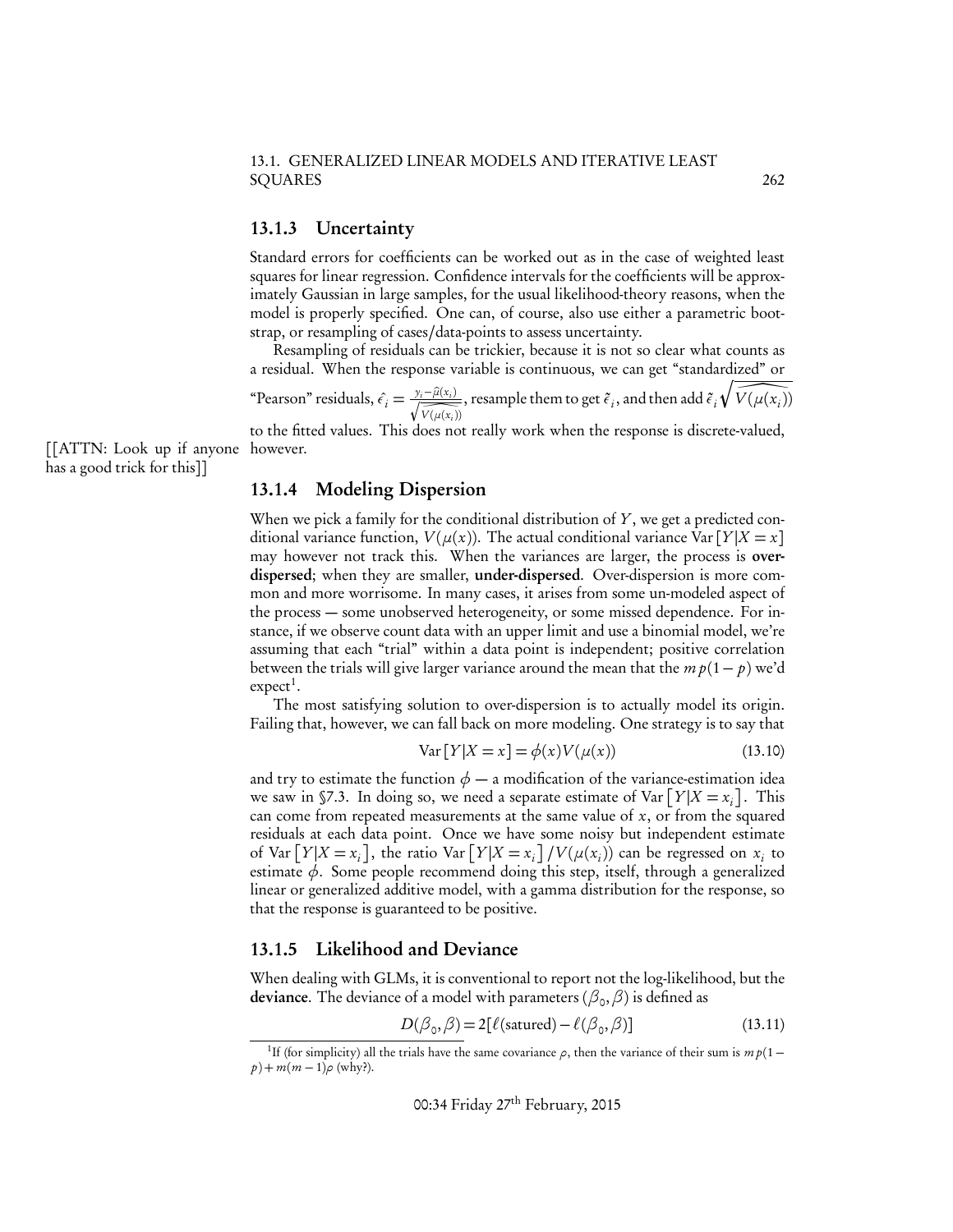#### 13.1. GENERALIZED LINEAR MODELS AND ITERATIVE LEAST SQUARES

Here,  $\ell(\beta_0,\beta)$  is the log-likelihood of our model, and  $\ell$  (satured) is the log-likelihood of a saturated model which has one parameter per data point. Thus, models with high likelihoods will have low deviances, and vice versa. If our model is correct and has  $p + 1$  parameters in all (including the intercept), then the deviance will generally approach a  $\chi^2$  distribution asymptotically, with  $n - (p + 1)$  degrees of freedom (Appendix G); the factor of 2 in the definition is to ensure this.

For discrete response variables, the saturated model can usually ensure that  $Pr(Y = y_i | X = x_i)$ 1, so  $\ell$ (saturated) = 0, and deviance is just twice the negative log-likelihood. If there are multiple data points with the same value of *x* but different values of *y*, then  $\ell$ (saturated) < 0. In any case, even for repeated values of *x* or even continuous response variables, differences in deviance are just twice differences in log-likelihood:  $D(\text{model}_1) - D(\text{model}_2) = \ell(\text{model}_2) - \ell(\text{model}_1).$ 

#### 13.1.5.1 Maximum Likelihood and the Choice of Link Function

Having chosen a family of conditional distributions, it may happen that when we write out the log-likelihood, the latter depends on the *both* the response variables *yi* and the coefficients only through the product of  $y_i$  with some transformation of the conditional mean *µ*:

$$
\ell = \sum_{i=1}^{n} f(y_i, x_i) + y_i g(\mu_i) + b(\theta)
$$
\n(13.12)

In the case of logistic regression, examining Eq. 12.8 (§12.2.1, p. 233) shows that the log-likelihood can be put in this form with  $g(\mu_i) = \log \mu_i / (1 - \mu_i)$ . In the case of a Gaussian conditional distribution for *Y*, we would have  $f = -y_i^2/2$ ,  $g(\mu_i) =$  $\mu_i$ , and  $h(\theta) = -\mu_i^2$ . When the log-likelihood can be written in this form, *g*(*·*) is the "natural" transformation to apply to conditional mean, i.e., the natural link function, and assures us that the solution to iterative least squares will converge on the maximum likelihood estimate.<sup>2</sup> Of course we are free to nonetheless use other transformations of the conditional expectation.

00:34 Friday 27<sup>th</sup> February, 2015

<sup>&</sup>lt;sup>2</sup>To be more technical, we say that a distribution with parameters  $\theta$  is an exponential family if its probability density function at *x* is  $\exp f(x) + T(x) \cdot g(\theta)/z(\theta)$ , for some vector of statistics *T* and some transformation *g* of the parameters. (To ensure normalization,  $z(\theta) = \int \exp(f(x) + T(x) \cdot g(\theta)) dx$ . Of course, if the sample space *x* is discrete, replace this integral with a sum.) We then say that  $T(\cdot)$  are the "natural" or "canonical" sufficient statistics, and *g* (*✓*) are the "natural" parameters. Eq. 13.12 is picking out the natural parameters, presuming the response variable is itself the natural sufficient statistic. Many of the familiar families of distributions, like Gaussians, exponentials, gammas, Paretos, binomials and Poissons are exponential families. Exponential families are very important in classical statistical theory, and have deep connections to thermodynamics and statistical mechanics (where they're called "canonical ensembles", "Boltzmann distributions" or "Gibbs distributions" (Mandelbrot, 1962)), and to information theory (where they're "maximum entropy distributions", or "minimax codes" (Grünwald, 2007)). Despite their coolness, they are a rather peripheral topic for our sort of data analysis — though see Guttorp (1995) for examples of using them in modeling discrete processes. Any good book on statistical theory (e.g., Casella and Berger 2002) will have a fairly extensive discussion; Barndorff-Nielsen (1978) and Brown (1986) are comprehensive treatments.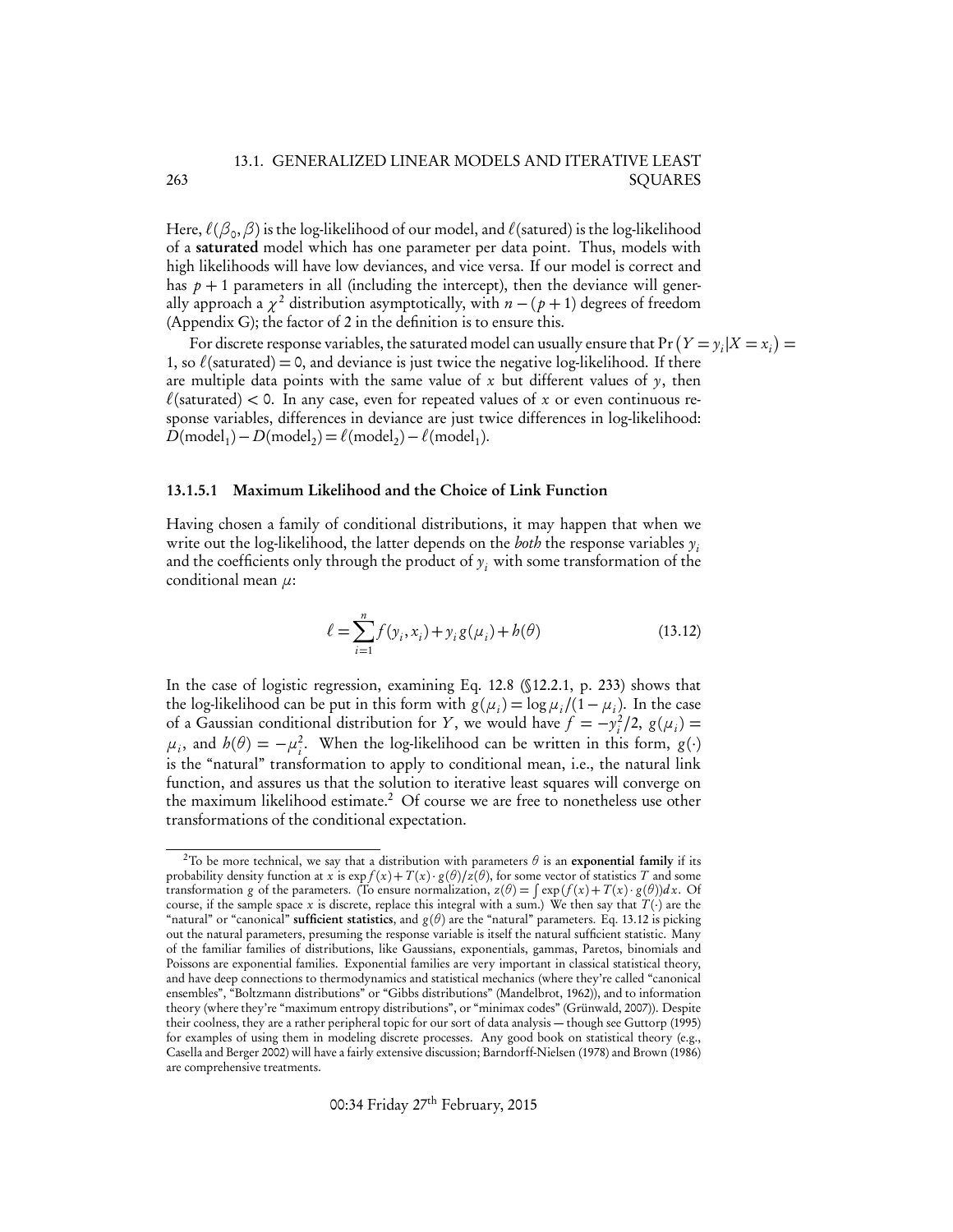#### 13.1.6 R: glm

As with logistic regression, the workhorse R function for all manner of GLMs is, simply, glm. The syntax is strongly parallel to that of lm, with the addition of a family argument that specifies the intended distribution of the response variable (binomial, gaussian, poisson, etc.), and, optionally, a link function appropriate to the family. (See help(family) for the details.) With family="gaussian" and an identity link function, its intended behavior is the same as lm.

### 13.2 Generalized Additive Models

In the development of generalized linear models, we use the link function *g* to relate the conditional mean  $\mu(x)$  to the linear predictor  $\eta(x)$ . But really nothing in what we were doing required  $\eta$  to be *linear* in  $x$ . In particular, it all works perfectly well if  $\eta$  is an additive function of x. We form the effective responses  $z_i$  as before, and the weights  $w_i$ , but now instead of doing a linear regression on  $x_i$  we do an additive regression, using backfitting (or whatever). This gives us a generalized additive model (GAM).

Essentially everything we know about the relationship between linear models and additive models carries over. GAMs converge somewhat more slowly as *n* grows than do GLMs, but the former have less bias, and strictly include GLMs as special cases. The transformed (mean) response is related to the predictor variables not just through coefficients, but through whole partial response functions. If we want to test whether a GLM is well-specified, we can do so by comparing it to a GAM, and so forth.

In fact, one could even make  $\eta(x)$  an arbitrary smooth function of x, to be estimated through (say) kernel smoothing of  $z_i$  on  $x_i$ . This is rarely done, however, partly because of curse-of-dimensionality issues, but also because, if one is going to go that far, one might as well just use kernels to estimate conditional distributions, as we will see in Chapter 16.

## 13.3 Further Reading

At our level of theory, good references on generalized linear and generalized additive models include Faraway (2006) and Wood (2006), both of which include extensive examples in R. Tutz (2012) offers an extensive treatment of GLMs with categorical response distributions, along with comparisons to other models for that task.

Overdispersion is a vast subject, which I have just barely scratched owing to lack of space. All of the references just named discuss methods for it. is worth mentioning for introducing some simple-to-calculate ways of detecting and describing overdispersion which give some information about *why* the response is over-dispersed. One of these (the "relative variance curve") is closely related to the idea sketched above about estimating the dispersion factor.